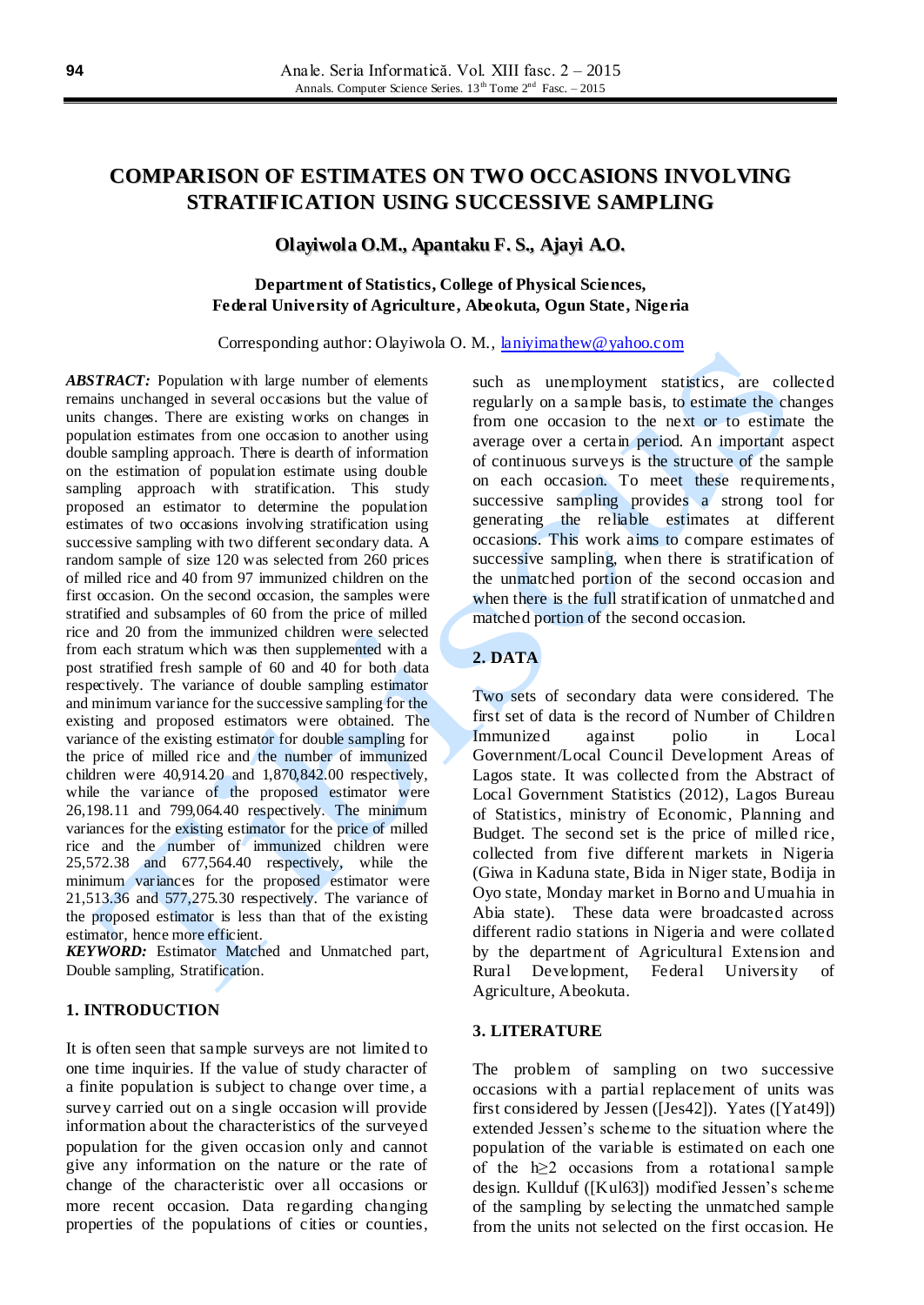considered in details the optimum choice of the matching fraction under the most general form of cost function apart from fixed costs. Sen ([Sen72]) generalized Jessen's work by using a double sampling multivariate ratio estimate using Pauxiliary Variable  $(p > 1)$  from the matched portion of the sample. Expressions for optimum matching fraction and the combined estimate and its error have also been derived. Okafor ([Oka87]) compared some estimators of the population total in two–stage successive sampling using auxiliary variable.

Artes and Garcia ([AG01]) worked on estimating the current mean in successive sampling using a product estimate. Garcia Luengo ([GA04]) considered the problem of estimation of a finite population mean and for the current occasion based on the sample selected over two occasions for the case when, several auxiliary variables are correlated with the main variable. A double sampling multivariate product estimate from the matched portion of the sample is presented. Expressions for optimum estimator and its error have been derived. The gain in efficiency of the combined estimate over the direct estimate using no information gathered on the first occasion was computed. Artes et al. ([ARA05]) also worked on successive sampling using a product estimate but, they considered the case when the auxiliary variables are negatively correlated and double sampling product estimate from the matched portion of the sample was presented.

Expression for optimum estimator and its variance have been desired. Reuda et al. ([R+06]) talked on estimating quantitative under sampling on two occasions with arbitrary sample designs. Rueda et al. ([RMA07]) further extended the work on successive sampling in estimating quartiles with p-auxiliary variables.

They mainly discussed the estimation of quartiles for the current occasion based on sampling on two occasions and using p-auxiliary variables obtained from the previous occasions. A multivariate ratio estimate from the matched portion was used to provide the optimum estimate of a quartile by weighing the estimate inversely to derive optimum weight.

Trivedi and Shukla ([TS08]) looked into the efficient estimator in successive sampling using post stratification. They stated that it is often seen that a population having large number of elements remains unchanged in several occasions but the value units change. In their work, they introduced an estimator under successive survey, the estimator is unbiased and efficient over post stratification estimations, the minimum variance of the optimum estimator was derived and comparative study incorporated. Housila et al. ([H+10]) looked into estimation of population variance in successive sampling and proposed a

class of estimators of finite population variance in successive sampling on two occasions and analyzed its properties.

Housila et al.  $([H+07])$  looked into the problem of estimating a finite population quantile in successive sampling on two occasions. They aimed at providing the optimum estimates by combining.

- (i) Three double sampling estimator viz. ratiotype, product-type and regression-type estimator, from the matched portion of the sample and.
- (ii) A sample quantile based on a random sample from the unmatched portion of the sample on the second occasion.

A simulation study was carried out in order to compare the three estimators and it is found that the performance of the regression-type estimator is the best among all the estimators discussed.

Olayiwola et al.  $([O+12])$  worked "on double" sampling approach for comparing estimates of students' enrolment in Oyo state public secondary Schools". Also Amahia et al. ([E+11]) successive sampling for regression estimation was used to determine the current estimate of the mean, minimum variance, maximum precision, estimate of change between the two successive occasions under consideration and estimate of average over the period of the two occasions. Anieting and Ezegwu ([AE13]) also used successive sampling to determine the current estimate of the mean, minimum variance, estimate of change between the two successive occasions and estimate of average over the period of the two occasions. The estimates of change and estimate of average over time give their optimum variance when  $\rho = 0$  and  $\mu = 1$  under varying values of ρ and μ. Also the variance where found to be smaller in the second occasion as compared to the variance in the first occasion.

Singh and Priyanka ([SP10]) emphasized the role of several varying auxiliary variates at both the occasions to improve the precision of estimates at current occasion in two-occasion successive sampling. Two different efficient estimators were proposed and their theoretical properties examined. Relative comparison of efficiencies of the proposed estimators with the sample mean estimator when there is no matching from previous occasion, and the optimum successive sampling estimator when no auxiliary information is used have been incorporated. Empirical studies are significantly justifying the composition of proposed estimators. Kowalczyk ([Kow03]) gave the theory for the population total estimation on the curre nt occasion under two stages sampling with SRSWOR in both stages and rotation unit in the second stage. The paper considered a problem when the same population of *N* elements is sampled on two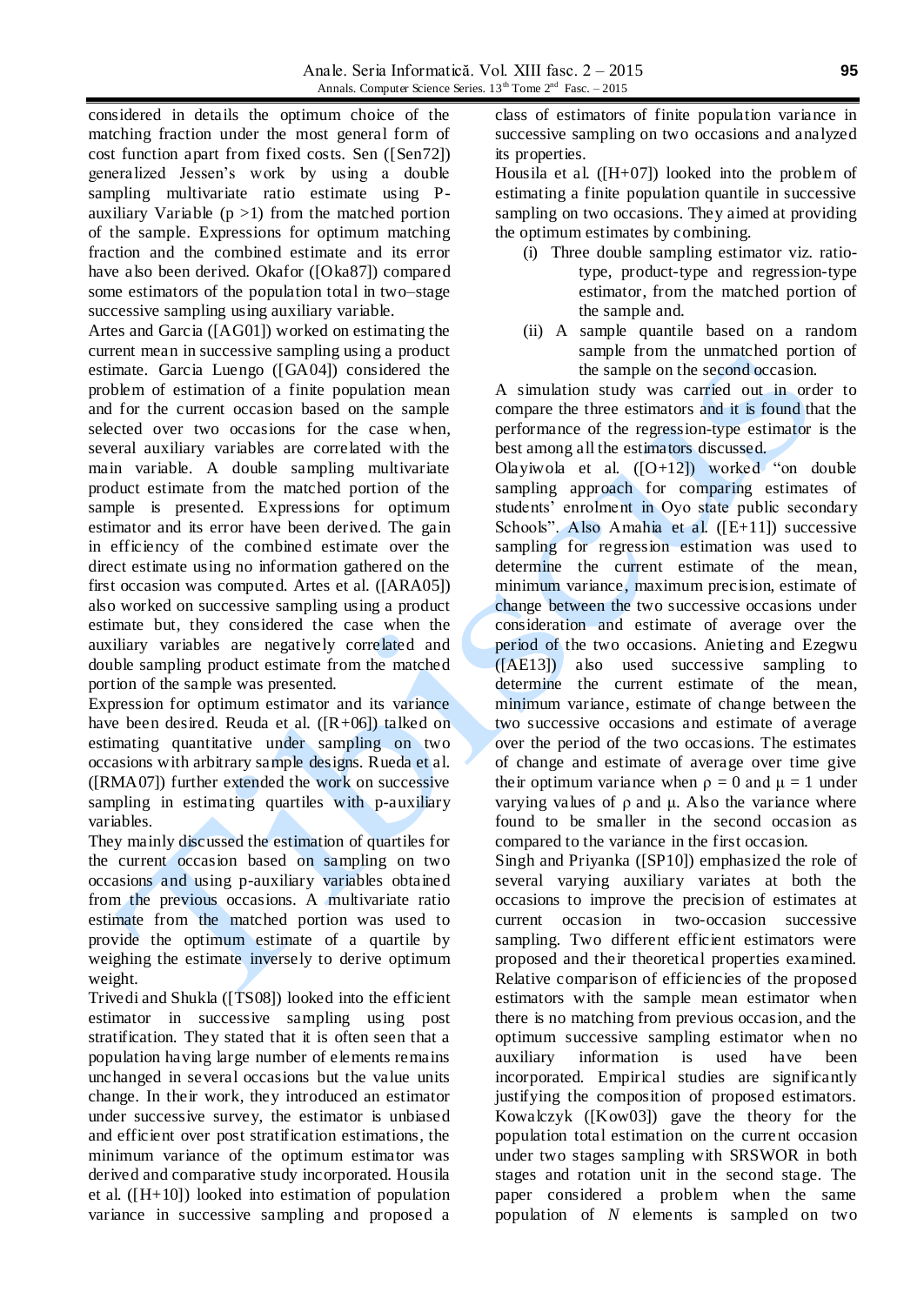successive occasions using two-stage sampling design.

## **4. METHODOLOGY**

Consider a population of size N that is sampled over two occasions. On the first occasion a sample of n units is selected from N units in the population by SRSWOR. On the second occasion a sub sample of

 $\lambda n$  units, (0< $\lambda$ <1), is selected from the first occasion sample by SRSWOR. This is supplemented by a fresh sample of  $\mu$ n units ( $\mu+\lambda=1$ ), selected by SRSWOR from N or from (N-n) units. Let X and Y represent the variables measured in the first and second occasions respectively.

Schematically, the selection can be represented as below:



\_

where  $\bar{x}$ <sup>"</sup> and  $\overline{x}$ <sup>'</sup> are the means of the matched and

unmatched samples on the first occasion, while \_ *y*'

and *y*'' are the means of the matched and unmatched samples on the second occasion.

## **4.1. STRATIFICATION OF SAMPLE IN SECOND OCCASION**

Trivedi and Shukla ([TS08]) stratify the unmatched part of the second occasion and proposed an unbiased estimator for the mean of the second occasion. He proposed an estimator that is unbiased and efficient over post-stratification estimator, also minimum variance of the optimum estimator was derived.

For Estimating  $Y_2$  based on successive sampling using post stratification scheme, an estimator was proposed;

$$
\overline{y}_{\text{pss}} = \phi \overline{y}_{2s}'' + (1 - \phi) \overline{y}_{12}'
$$
\n
$$
\qquad \qquad 4.1
$$

where  $\phi$  is a constant,

 $\overline{y}^{\prime\prime}_{2s}$  is the mean based on the post stratified  $n^{\prime\prime}_{2}$  units  $= (\sum_{i=1}^{k} W_i \overline{y}_2'')$ *i*  $W_i \overline{y}''_{2i}$ 1  $\binom{n}{2i}$ ,

 $\overline{y}'_{12}$  is the mean based on the matched sample  $n'_2$ , which is termed as  $\overline{y}'_{12} = \overline{y}'_2 + \beta_{21} (\overline{y}_1 - \overline{x}'_1)$ ,

where  $\beta_{21}$  the regression coefficient of the variate of the second occasion on the variate of the first

occasion is assumed to be known. Then the proposed estimator becomes,

$$
\overline{y}_{pss} = \phi \left( \sum_{i=1}^{k} W_i \overline{y}_{2i}'' \right) + (1 - \phi) \left[ \overline{y}_2' + \beta_{21} (\overline{y}_1 - \overline{x}_1') \right]
$$
 4.2

The estimator  $\overline{y}_{pss}$  is unbiased for  $Y_2$ The variance of the estimator is given to be

$$
V(\bar{y}_{pss}) = \phi^2 \left[ \left( \frac{1}{n} - \frac{1}{N} \right) \sum_{i=1}^k W_i S_{2i}^2 + \frac{(N-n)}{(N-1)n^2} \sum_{i=1}^k (1 - W_i) S_{2i}^2 \right] + (1 - \phi)^2 \left[ \left( \frac{1}{n'_2} - \frac{1}{n_1} \right) S_2^2 (1 - \rho_{2i}^2) + \left( \frac{1}{n_1} - \frac{1}{N} \right) S_2^2 \right] - 2\phi (1 - \phi) \frac{S_{2i}^2}{N}
$$

With optimum value of  $\phi$  to be

$$
\phi_{opt} = \frac{Var(\bar{y}_{12}') - Cov(\bar{y}_{2s}'', \bar{y}_{12}')}{Var(\bar{y}_{12}') + Var(\bar{y}_{2s}'') - 2Cov(\bar{y}_{2s}'', \bar{y}_{12}')}
$$

Then

$$
V(\bar{y}_{pss})_{opt} = \frac{Var(\bar{y}_{2s}''')Var(\bar{y}_{12}') - [Cov(\bar{y}_{2s}'', \bar{y}_{12}')]^2}{Var(\bar{y}_{12}') + Var(\bar{y}_{2s}'') - 2Cov(\bar{y}_{2s}'', \bar{y}_{12}')} \qquad (4.4)
$$

## **4.2. PROPOSED SCHEME (SEPARATE DOUBLE SAMPLING REGRESSION)**

Motivated by Trivedi and Shukla ([TS08]), this work proposed a scheme, that instead of stratifying only the unmatched portion of the second occasion, we try to stratify both the matched and the unmatched portion of the second occasion. Based on this, an estimate of  $\mu_2$  is being proposed as:

#### **4.2.1. Estimation Strategy**

It is assumed the population of size N remains unchanged over both occasions population remains unchanged. Let a population be of size N that is sampled over two occasions. Assume that the size of the  $n_1 = n_2$ . The first occasion sample of size  $n_1$  using SRS without replacement is stratified into L strata. Let denote the number of units in the sub sample falling into stratum

$$
(h=1,2,...,l).\sum_{h=1}^{L} n_{1h} = n_1 = \{n_{11}, n_{12},...,n_{Lh}\}
$$

denoting the resulting partitions of the first occasion sample. In the second sampling, *m<sup>h</sup>* of the units in the first occasion are selected from strata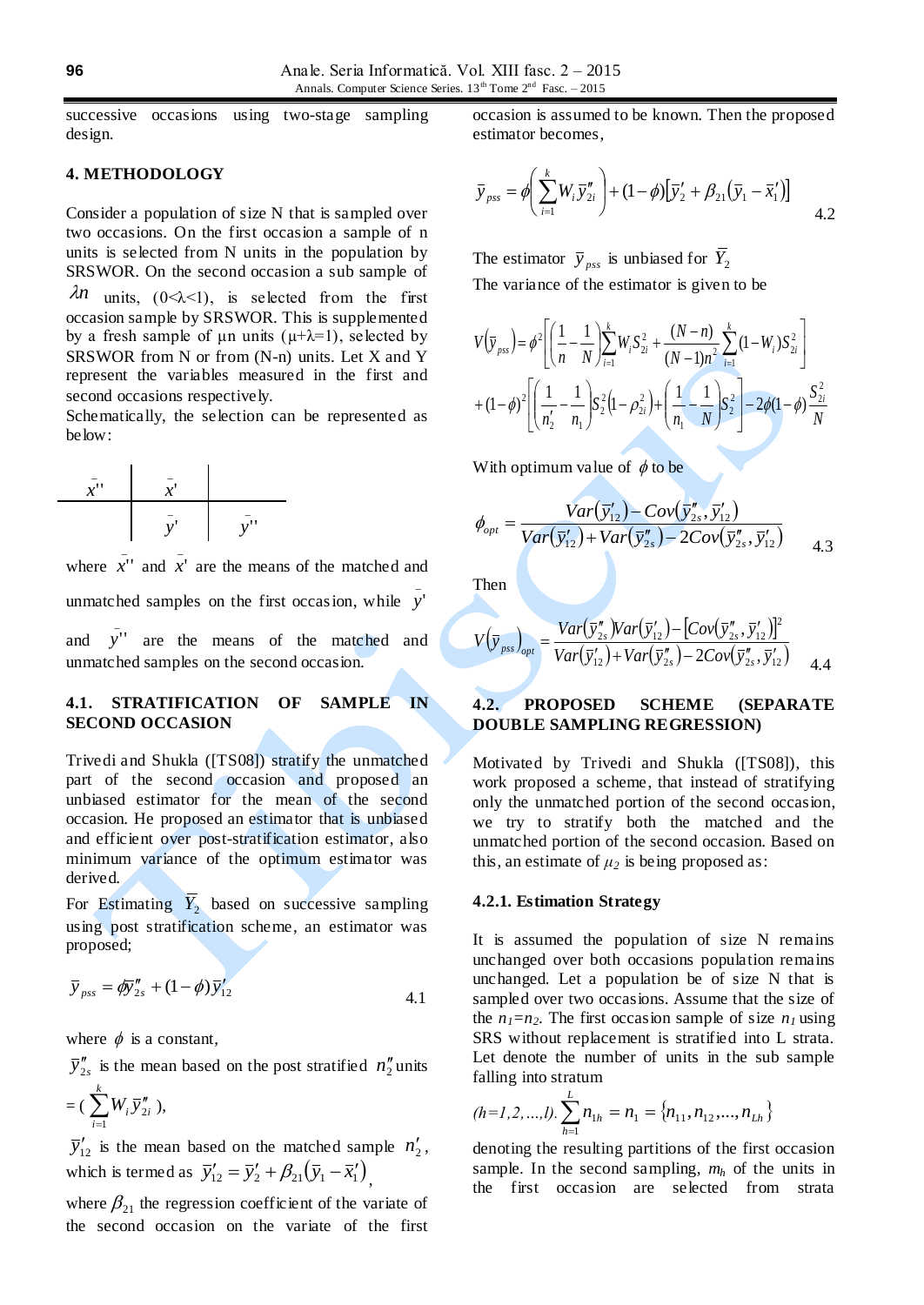independently  $(h=1,2,...l)$ , and  $\sum m_h = m$ *l*  $\sum_{h=1}$   $m_h$  = (m for matched). The remaining u units (u for unmatched)

are discarded and replaced by a new selection from the units not previously selected will now be post stratified as Trivedi and Shukla ([TS08]) proposed.

 $\bar{y}_{2m}$ - The population mean on the matched sample

on the second occasion. 
$$
\overline{y}_{mh} = \frac{1}{m_h} \sum_{i=1}^{m_h} y_{mhi}
$$
 The

sample mean based on  $n_{2m}$  units observed on the second occasion and common with the first occasion,  $\bar{y}_{2u}$  is the mean based on the post stratified  $n_{2u}$  units ( $\sum_{i=1}^{k}$ *i*  $W_h \bar{y}_{2h}$ 1  $_{2h}$ ), on the second occasion,  $\bar{x}_{mh}$  is the sample mean based  $n_{1m}$  units common to both the occasions and observed on the first occasion,  $n_1 = n_{1m} + n_{1u}$  is the sample units observed on the first occasion,  $n_2 = n_{2m} + n_{2u}$  is the units observed on the second occasion and  $S_i^2$  = The population mean square error for *the i-th* occasion,  $i=1, 2, \ldots, n$ .

## **4.2.2. The estimator**

For Estimating  $Y_2$  based on successive sampling using separate double sampling regression, an estimator was proposed;

$$
\overline{y}_{dss} = \phi \overline{y}_{2u} + (1 - \phi) \overline{y}_{2m}
$$

where  $\phi$  is a constant. Motivation of taking this constant is taken from Trivedi M. and D Shukla ([TS08]).

### **Theorem 4.3**

The proposed estimator  $\bar{y}_{dss}$  is unbiased for  $\bar{Y}_2$ 

**Proof:** It is clearly seen that  $\overline{y}_{dss}$  is an unbiased estimator of  $\overline{Y}_2$ , since  $\overline{y}_{2m}$  is a double sampling estimator ([Coc77]) and is unbiased for the population mean. Also  $\bar{y}_{2u}$  is SRSWOR estimator (Cochran, [Coc77]) and is also unbiased for the population mean.

## **Theorem 4.4**

The variance of the estimator is

$$
V(\bar{y}_{ds}) = \phi^2(V(\bar{y}_{2u})) + (1-\phi)^2 V(\bar{y}_{2m}) + 2\phi(1-\phi)COV(\bar{y}_{2m}, \bar{y}_{2u})
$$

**Proof**: We have the estimator

$$
\overline{y}_{dss} = \phi \overline{y}_{2u} + (1 - \phi) \overline{y}_{2m}
$$

Then

$$
V(\bar{y}_{dss}) = \phi^2 (V(\bar{y}_{2u})) + (1 - \phi)^2 V(\bar{y}_{2m}) + 2\phi (1 - \phi) COV(\bar{y}_{2m}, \bar{y}_{2u})
$$
 4.6

The estimator  $\bar{y}_{2m}$  is a separate double sampling regression mean then

$$
\overline{y}_{2m} = \sum_{h=1}^{l} W_h \left( \overline{y}_{1mh} + \beta_{21h} \left( \overline{X}_h - \overline{X}_{1mh} \right) \right)
$$
 4.7

$$
V(\bar{y}_{2m}) = \sum w_h'^2 \left( \frac{1}{n_h} - \frac{1}{N_h} \right) S_{yh}^2 + \sum_{h=1}^l w_h^2 \left( \frac{1}{m_h} - \frac{1}{n_h} \right) S_{yh}^2 (1 - \rho_h^2) \qquad 4.8
$$

**Proof:**  $\overline{y}_{2m}$  is a double sampling estimator, a separate double sampling regression is being proposed. Where the first phase is a stratified random sampling,

$$
V(\bar{y}_{2m}) = E_1 V_2 (\bar{y}_{2m} / \text{first phase}) + V_1 E_2 (\bar{y}_{2m} / \text{first phase})
$$
4.9  

$$
V(\bar{y}_{2m}) = \sum w_h'^2 \left(\frac{1}{n_h} - \frac{1}{N_h}\right) S_{yh}^2 + \sum_{h=1}^l w_h^2 \left(\frac{1}{m_h} - \frac{1}{n_h}\right) S_{yh}^2 (1 - \rho_h^2)
$$

Also the estimator  $\bar{y}_{2u}$  is a post stratified mean then

$$
V[\bar{y}_{2u}] = V\left[\sum_{h=1}^{l} W_h \bar{y}_{2h}\right] =
$$
  

$$
\left(\frac{1}{u} - \frac{1}{N}\right) \sum_{h=1}^{l} W_h S_{2h}^2 + \frac{(N-u)}{(N-1)u^2} \sum_{h=1}^{l} (1 - W_h) S_{2h}^2
$$

And

4.5

$$
COV(\bar{y}_{2m}, \bar{y}_{2u}) = -\frac{S_2^2}{N}
$$

Now putting the equations together we have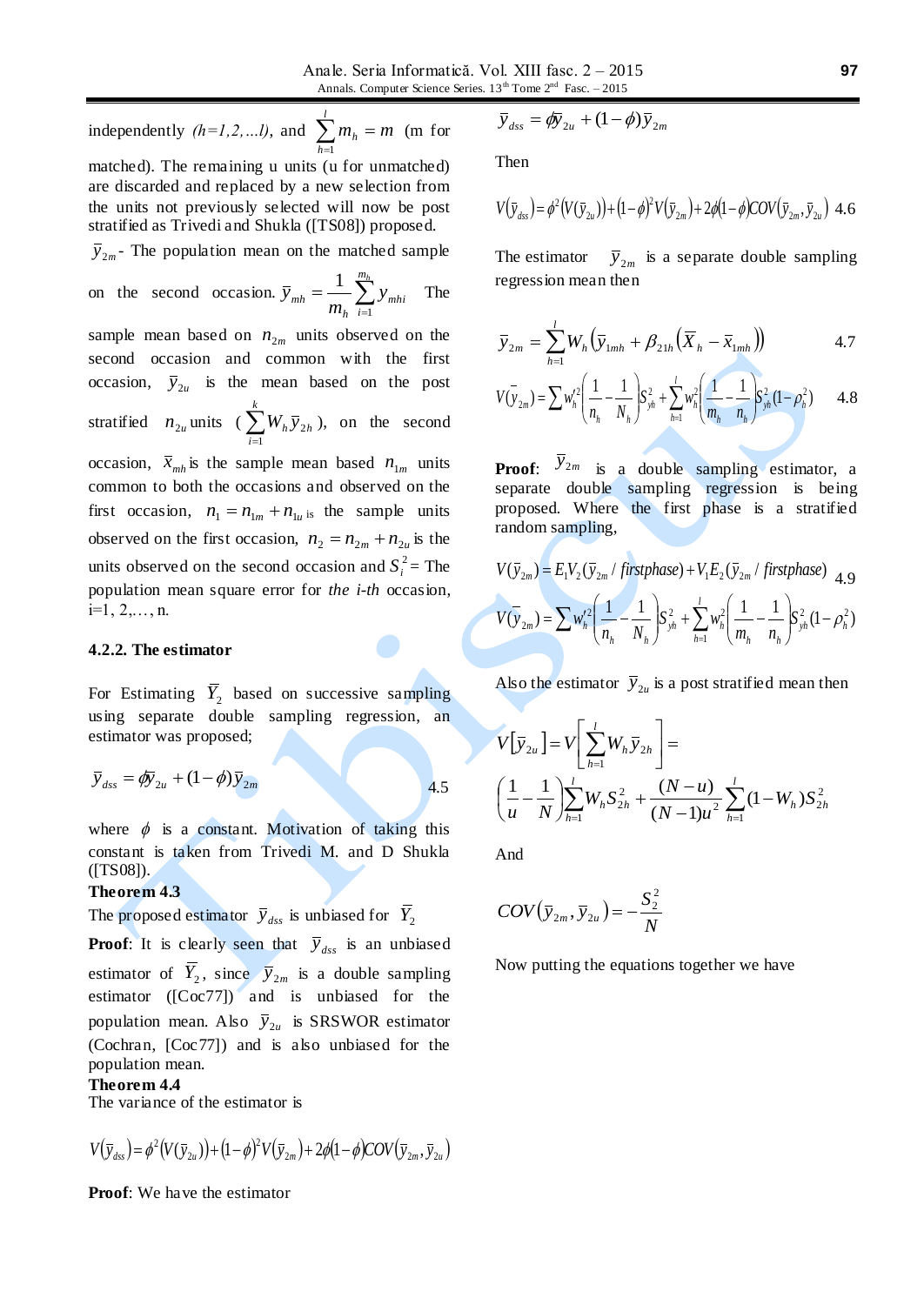$$
V(\bar{y}_{dss}) = \phi^2 \left( \frac{1}{u} - \frac{1}{N} \right) \sum_{h=1}^{l} W_h S_{2h}^2 + \frac{(N-u)}{(N-1)u^2} \sum_{h=1}^{l} (1 - W_h) S_{2h}^2
$$
  
+  $(1 - \phi)^2 \left( \sum w_h' \left( \frac{1}{n_h} - \frac{1}{N_h} \right) S_{yh}^2 + \sum_{h=1}^{l} w_h \left( \frac{1}{m_h} - \frac{1}{n_h} \right) S_{yh}^2 (1 - \rho_h^2) \right) - 2\phi (1 - \phi) \frac{S_2^2}{N}$  (4.10)

## **4.5. OPTIMUM CHOICE**

Getting optimum value of  $\phi$  we have to differentiate 3.19 with respect to  $\phi$  and equating to zero, then we have

$$
\phi_{opt} = \frac{Var(\bar{y}_m) - Cov(\bar{y}_{2u}, \bar{y}_m)}{Var(\bar{y}_{2m}) + Var(\bar{y}_{2u}) - 2Cov(\bar{y}_{2u}, \bar{y}_{2m})}
$$
 4.11

Putting this value in the variance expression we have

$$
V(\bar{y}_{ds})_{opt} = \frac{Var(\bar{y}_{2u})Var(\bar{y}_{2m}) - [Cov(\bar{y}_{2u}, \bar{y}_{m})]^2}{Var(\bar{y}_{2m}) + Var(\bar{y}_{2u}) - 2Cov(\bar{y}_{2u}, \bar{y}_{2m})} \tag{4.12}
$$

### **5. DATA PRESENTATION AND ANALYSIS**

## **5.1. DESCRIPTIVE ANALYSIS**

In population one, the data set considered is the prices of milled rice in Nigeria. This was collected from five different markets in different parts of Nigeria. These markets include Giwa in Kaduna state, Bida in Niger state, Bodija in Oyo state, Monday market in Borno and Umuahia in Abia state. The average price was collated per week for a year for each market. The price for 2011 and 2012 successive years was considered in this study. Descriptive Analysis of Population one :

| <b>Location of markets</b> | 2011     | 2012     |  |
|----------------------------|----------|----------|--|
| Giwa                       | 13446.15 | 14328.85 |  |
| Bida                       | 11457.21 | 13542.79 |  |
| Bodija                     | 11177.89 | 12950.00 |  |
| Monday                     | 13057.69 | 15480.77 |  |
| Umuahia                    | 11501.92 | 12675.00 |  |
| Fig. 1. Mean per market    |          |          |  |

In Population two, the data set considered is the number of immunized children against polio in Lagos state. The data is a secondary data collected from abstracts of local government statistics of Lagos state. The average number of immunized children for 2011 and 2012 successive years was considered in this study.

| Sex    | 2011                 | 2012    |
|--------|----------------------|---------|
| Male   | 7395.26              | 5771.91 |
| Female | 6817.30              | 6343.02 |
|        | Fig. 2. Mean per sex |         |



#### **(b)**

### **Fig. 3. Box plots for immunized male children for 2011 and 2012 respectively**

From the box and whiskers plot, the outliers (dots) as seen in the figure above shows that there are some locations were more than normal numbers of male children were immunized against polio.

In the 2012 box plot it shows that there are four locations where more than normal numbers of female children were immunized, for 2011 box plot there are just two outliers with one extremely high, this high point in the number of immunized female children also correspond with the number extremely high male children in 2011.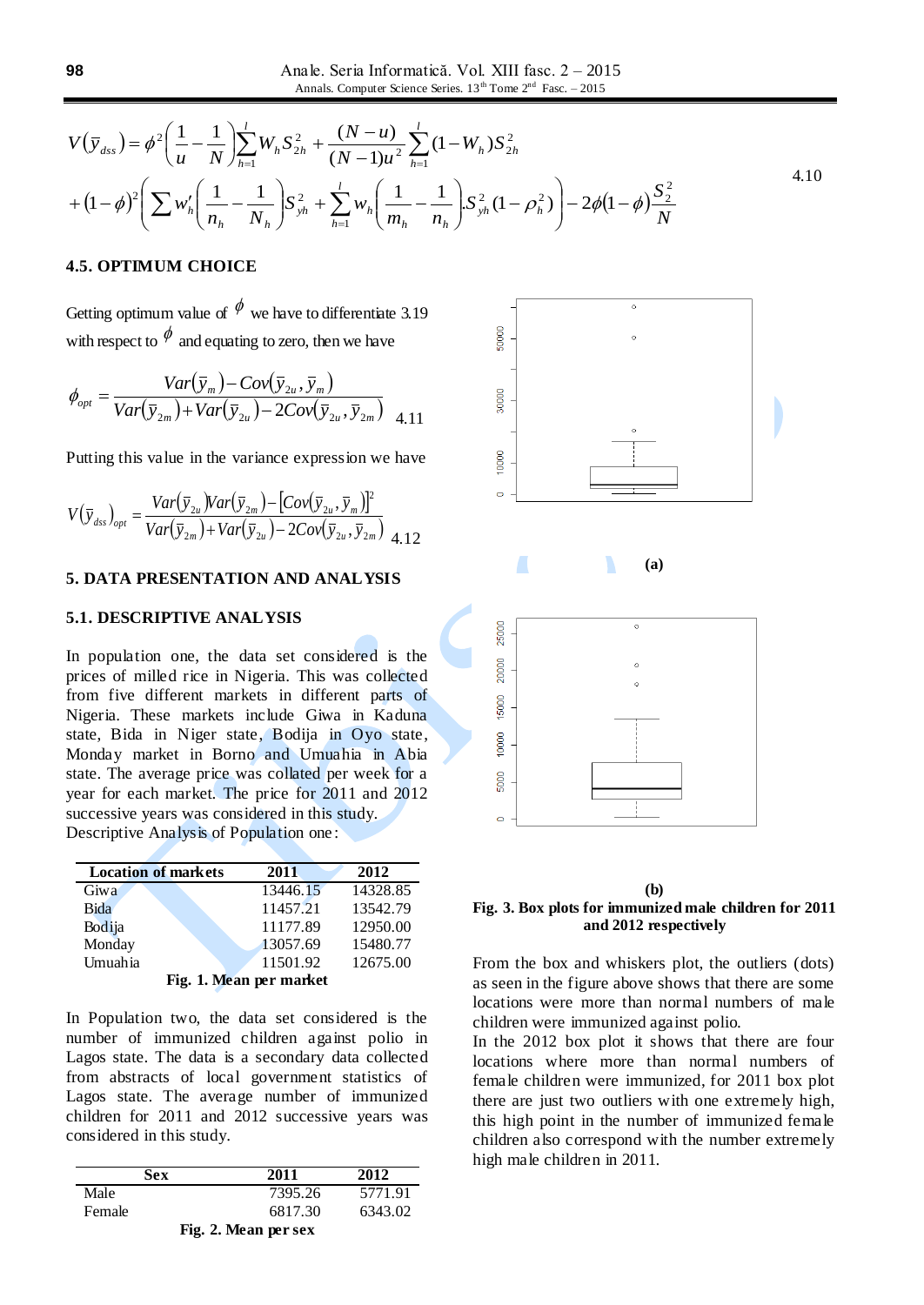

$$
(a)
$$





## **5.2. SUCCESSIVE SAMPLING ANALYSIS**

#### **5.2.1. Population One**

The total population is 260 for both occasions, a simple random sampling of size 120 from the population on the first occasion, in selecting the second sample, 60(m for matched) of the units in the first sample are retained for matching. The remaining 60(u for unmatched) units are discarded and replaced by a new selection of 60 from the units not previously selected.

## **5.2.2. Trivedi and Shukla (2008) Scheme**

The unmatched(u) is further stratified based on each market locations and the Travedi and Shukla ([TS08]) estimator is estimated based on the following characteristics gotten from the data.

### **5.2.3. The proposed Scheme**

Based on the characteristics explained in 5.1.2.1, this work attempts to stratify both the matched and unmatched portion of the second occasion. The stratification is done based on market locations, thereby having five strata. In selecting the second sample, the whole of first occasion is stratified then 60(m for matched) of the units of the stratified first sample are retained and matching is done thereby succeeded in stratifying both the matched portion of the first and second occasion. The remaining 60(u for unmatched) units are discarded and replaced by a new selection of 60 from the units not previously selected. The unmatched (u) is further stratified based on each market locations and the proposed estimator is estimated based on the following characteristics gotten from the data.

#### **5.2.4. Summary of parameters**

*N=260, n=120, µ=λ=0.5, m=nλ=60, u=nµ=60, W1=W2=W3=W4=W5=0.2, N1=N2=N3=N4=N5=52,*  $n'_1 = 23, n'_2 = 28, n'_3 = 20, n'_4 = 21, n'_5 = 28,$  $n_1 = 12$ ,  $n_2 = 14$ ,  $n_3 = 10$ ,  $n_4 = 10$ ,  $n_5 = 14$  $w'_1 = 0.19, w'_2 = 0.233, w'_3 = 0.167,$  $w_4' = 0.175$ ,  $w_5' = 0.233$ 

|                   | Table 1  |                 |
|-------------------|----------|-----------------|
| <b>Parameters</b> | Existing | <b>Proposed</b> |
| $\phi_{opt}$      | 0.56     | 0.25            |
| $\mu_{2u}$        | 14044.75 | 14044.75        |
| $\mu_{2m}$        | 13567.21 | 14121.39        |
| $\mu_{2}$         | 13834.63 | 14092.94        |
| $V(\mu_{2u})$     | 34945.25 | 34945.25        |
| $V(\mu_{2m})$     | 40914.2  | 26198.11        |
|                   | 25572.38 | 21513.36        |

The table above shows the parameters of the proposed estimators and Trivedi and Shukla ([TS08]), and it can be seen that the proposed  $\phi_{opt}$ ,  $V(\mu_{2m})$  is lesser than the earlier proposed by Trivedi and Shukla ([TS08]). Also the proposed  $V(\mu_2)$  is lesser than the estimator proposed by Trivedi and Shukla ([TS08]). It can be said that the proposed estimator is more efficient than Trivedi and Shukla ([TS08]), the relative efficiency is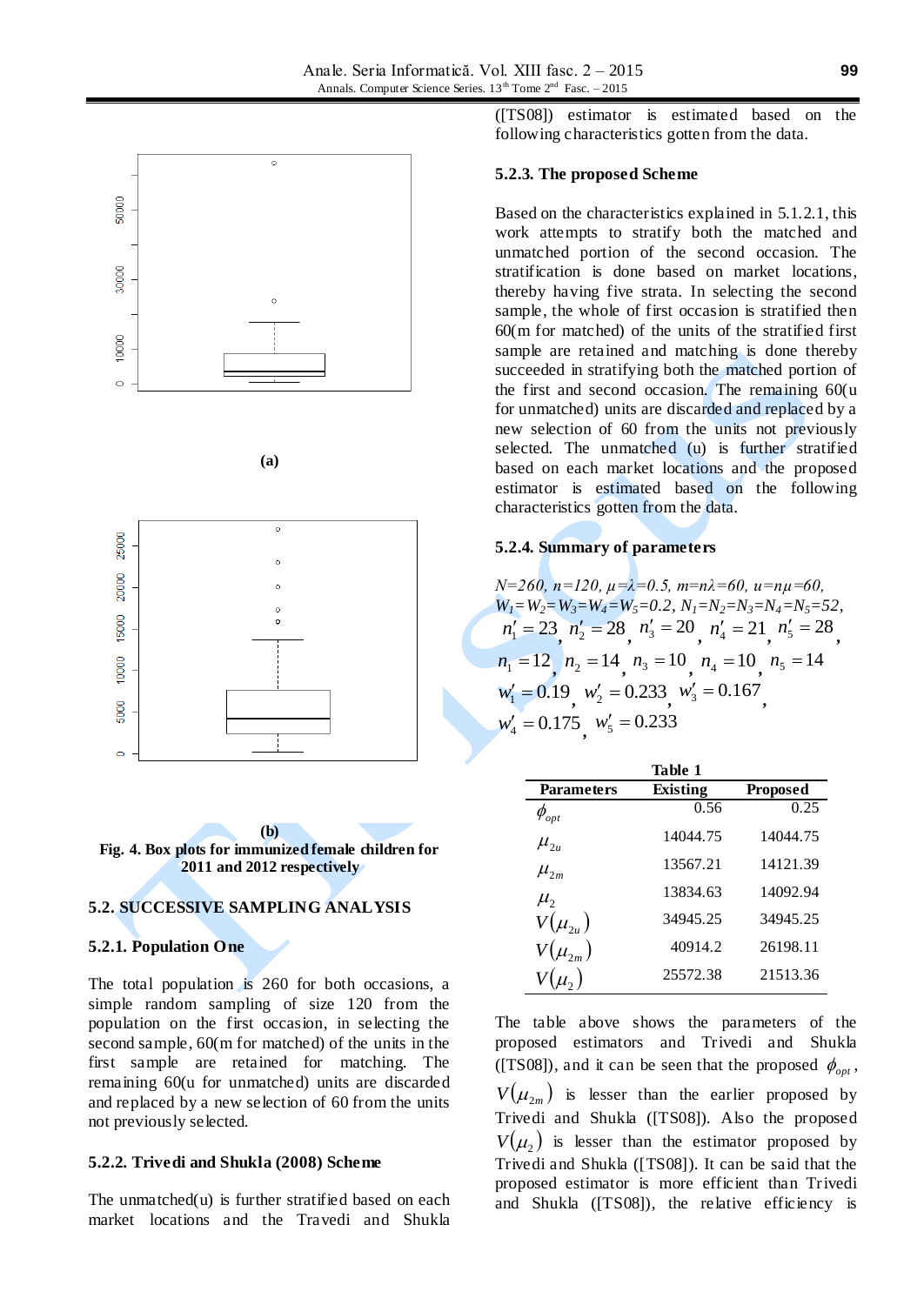1.19>1. It should be noted  $\bar{y}_{2m} = \bar{y}'_2 = \mu_{2m}$  which is the mean of the matched portion of the second occasion and  $V(\mu_{2m}) = V(\bar{y}_2') = V(\bar{y}_{2m})$  which is also the variance of the matched portion of the second occasion, also  $\bar{y}_{2u} = y''_{2s} = \mu_{2u}$  is the mean of the unmatched portion of the second occasion,  $V(\mu_{2u}) = V(\bar{y}_{2s}^{\prime\prime}) = V(\bar{y}_{2u})$  is the variance of the unmatched portion of the second occasion. Lastly  $\mu_2 = \bar{y}_{pss} = \bar{y}_{dss}$  is the mean of the second occasion  $V(\mu_2) = V(\bar{y}_{\text{pss}}) = V(\bar{y}_{\text{dss}})$  is the optimum variance of the second occasion obtained after inserting  $\phi_{opt}$ into the variance of the second occasion.

## **5.3. POPULATION TWO**

The total population is 93 for both occasions, a simple random sampling of size 40 from the population on the first occasion, in selecting the second sample, 20(m for matched) of the units in the first sample are retained for matching. The remaining 20(u for unmatched) units are discarded and replaced by a new selection of 20 from the units not previously selected.

#### **5.3.1. Trivedi and Shukla Scheme**

The unmatched (u) is further stratified based on sex of child and the Trivedi and Shukla ([TS08]) estimator is estimated based on the following characteristics gotten from the data.

### **5.3.2. Proposed Scheme**

Based on the characteristics explained in 5.1.2.1, this work attempts to stratify both the matched and unmatched portion of the second occasion. The stratification is done based on market locations, thereby having five strata. In selecting the second sample, the whole of first occasion is stratified then 20(m for matched) of the units of the stratified first sample are retained and matching is done thereby succeeded in stratifying both the matched portion of the first and second occasion. The remaining 20(u for unmatched) units are discarded and replaced by a new selection of 20 from the units not previously selected. The unmatched (u) is further stratified based on each market locations and the proposed estimator is estimated based on the following characteristics gotten from the data.

### **5.3.3. Summary of parameters**

*N=*93*, n=*40*, µ=λ=*0.5*, m=nλ=*20*, u=nµ=*20*, W1=*0.495*, W2=*0.505*, N1=*46*, N2=*47*,*

 $n'_1 = 22$ ,  $n'_2 = 18$ ,  $n_1 = 11$ ,  $n_2 = 9$ ,  $w'_1 = 0.55$ ,  $w_2' = 0.45$ 

|                   | Table 2    |                 |
|-------------------|------------|-----------------|
| <b>Parameters</b> | Existing   | <b>Proposed</b> |
| $\phi_{_{opt}}$   | 0.80       | 0.53            |
| $\mu_{2m}$        | 6249.21    | 6922.02         |
| $\mu_{2u}$        | 3928.55    | 3928.55         |
| $\mu_{2}$         | 4391.81    | 4525.74         |
| $V(\mu_{2u})$     | 751385.50  | 751385.50       |
| $V(\mu_{2m})$     | 1870842.00 | 799064.40       |
|                   | 677564.40  | 577275.30       |

The table above shows the parameters of the proposed estimators and Trivedi and Shukla ([TS08]), and it can be seen that the proposed  $\phi_{opt}$ ,  $V(\mu_{2m})$  is lesser than the earlier proposed by Trivedi and Shukla ([TS08]). Also the proposed  $V(\mu_2)$  is lesser than the estimator proposed by Trivedi and Shukla ([TS08]). It can be said that the proposed estimator is more efficient than Trivedi and Shukla ([TS08]), the relative efficiency is 1.17>1. It should be noted  $\bar{y}_{2m} = \bar{y}'_2 = \mu_{2m}$  which is the mean of the matched portion of the second occasion and  $V(\mu_{2m}) = V(\bar{y}_2') = V(\bar{y}_{2m})$  which is also the variance of the matched portion of the second occasion, also  $\overline{y}_{2u} = y''_{2s} = \mu_{2u}$  is the mean of the unmatched portion of the second occasion,  $V(\mu_{2u}) = V(\bar{y}_{2s}^{\prime\prime}) = V(\bar{y}_{2u})$  is the variance of the unmatched portion of the second occasion. Lastly  $\mu_2 = \bar{y}_{pss} = \bar{y}_{dss}$  is the mean of the second occasion  $V(\mu_2) = V(\bar{y}_{ps})_{opt} = V(\bar{y}_{dss})_{opt}$  is the optimum variance of the second occasion obtained after inserting  $\phi_{opt}$  into the variance of the second occasion.

### **CONCLUSION**

From the analysis, the variance of the matched part  $V(\mu_{2m})$  from both data sets was lesser than the one proposed by Trivedi and Shukla ([TS08]), it can be concluded that stratification of the matched part of the second occasion gives a smaller variance, for the purpose of practical application it is recommended the matched part of the second sample should be stratified. Since the variance of the matched part is lesser, it follows consequently that the overall variance of the second occasion will be smaller.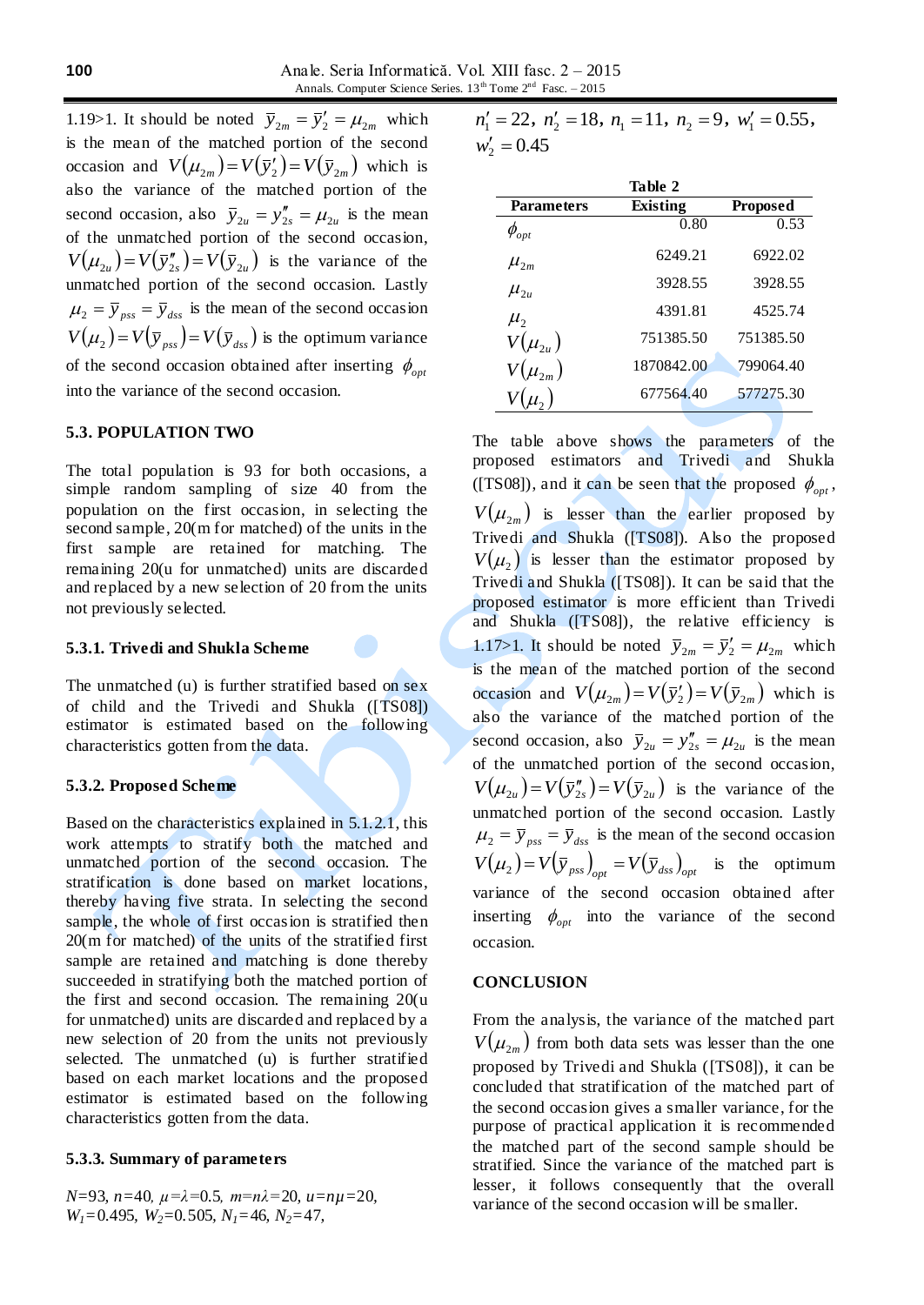## **CONTRIBUTION TO KNOWLEDGE**

- 1. The study derived a new estimator in double sampling by stratifying initial sample  $n'$  and subsample *n* thereby giving a separate double sample regression estimate.
- 2. This study further extended this derived estimator to successive sampling by stratifying all the units of the second occasion.
- 3. This estimator derived was compared with other existing estimator and found to be more efficient.

## **REFERENCES**

- [Ama09] **G. N. Amahia** Unpublished University of Ibadan, Nigeria lecture notes on STA 764. *Design and analysis of sample survey*, 2009.
- [AE13] **A. E. Anieting, V. O. Ezugwu** *Estimation of the Current Occasion Parameters Using Successive Sampling Approach*. American Journal of Engineering Research (AJER) e-ISSN : 2320-0847 p-ISSN : 2320-0936 Volume-02, Issue-09, pp-204-207, 2013.
- [AG01] **E. Artes, A. V. Garcia** *Estimating the current mean in successive sampling using a product estimate*. Conference on agricultural and environmental statistical application in Rome, XLIII-1- XLIII-2, 2001.
- [ARA98] **E. Artes, M. Reuda, A. Arcos** *Successive sampling using a product estimate, applied sciences and the environment*. Computational mechanics publication, 85 − 90, 1998.
- [ARA05] **E. Artes, M. Rueda, A. Arcos** *Successive sampling using a product estimate when the auxiliary variables are negatively correlated*. Applied science and environment, page 6, 2005.
- [Coc77] **W. G. Cochran** *Sampling techniques*, John Weily and Sons Inc. New York, 1977.
- [E+11] **S. O. Eze, G. N. Amahia, O. M. Olayiwola, A. A. Adewara** - *Efficiency of Second Occasion over First Occasion on Successive Sampling For Regression Estimation*. Journal of Mathematics Research vol. 3, No. 2, 2011.
- [GA04] **Garcia L., Artes A.V. -** *On Estimation of population in the sampling variance on several occasions*, survey methodology, volume 6, No 1, 9-22, 2004.
- [GK77] **S. C. Gupta, V. K. Kapoor** *Fundamentals of Applied Statistics.* Sultan Shand and Sons, New Delhi, 1977.
- [HS79] **D. Holt, T. M. F. Smith** *Poststratification*, J.R. Stat. Soc., A, 142, 33-36, 1979.
- [H+07] **P. S. Housila, T. Ritech, S. Sarjinder, K. Jong-Min** - *Quantile estimation in successive sampling*. Journal of the Korean statistical society, 36(4) 543- 556, 2007.
- [H+10] **P. S. Housila, T. Ritech, S. Sarjinder, K. Jong-Min** - *Estimation of Population variance in successive sampling*, cda.mrs.Umn.edu/jongmink/research, 2010.
- [Jag86] **P. Jagers** *Post-stratification against bias in sampling*, Int. Stat. Rev., 54, 159-167, 1986.
- [Jes42] **R. J. Jessen** *Statistical investigation of a sample survey for obtaining farm facts*. Lowa agriculture experiment statistical research bulletin, 304, 1942.
- [JOT85] **P. Jagers, A. Oden, L. Trulsson** *Post-stratification and ratio estimator*, Int. Stat. Rev., 53, 221-238, 1985.
- [Kau05] **A. Kaustav** *Some aspects of Successive Sampling*. I.A.S.R.I, Library Avenue, New Delhi-110012, 2005.
- [Kow203] **B. Kowalczyk** *Estimation of the Population Total on the Current Occasion Under Second Stage Unit Rotation Pattern*. Statistics In Transition. Vol. 6, No. 4, pp 503-513, 2003.
- [Kul63] **G. Kullduf** *Some problem of optimum allocation for sampling on two occasions*. Review International statistical institute, 31, 24-57, 1963.